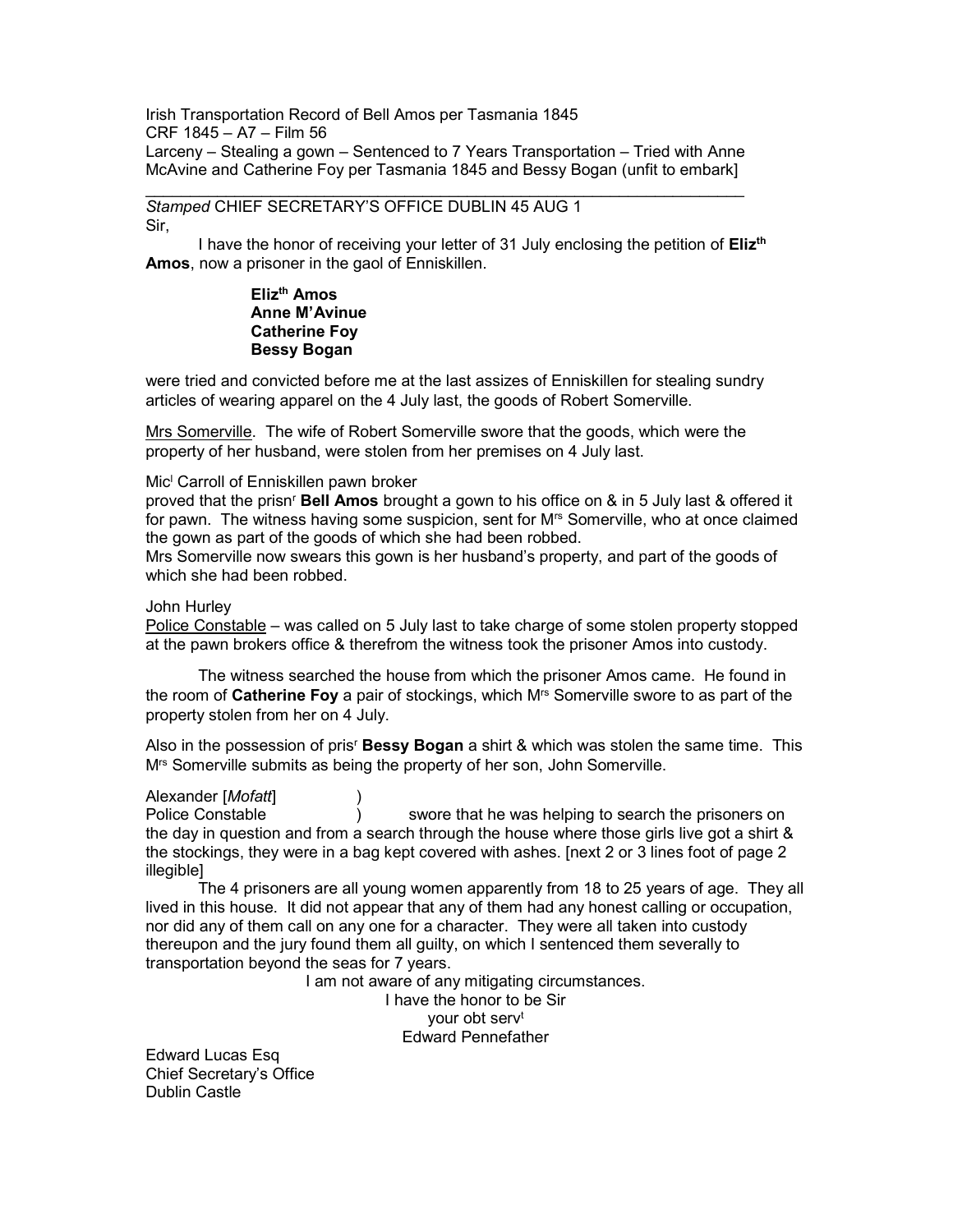Law must take its course Augst 4th 1845 – Heytesbury **H** Hitchins [signed page 1 only] C.Justice infd do HH Govr infd HH [above 4 lines crosswise on pages 1 & 2 of 3]

## Stamped CHIEF SECRETARY'S OFFICE

To,

His Excellency Lord Heytesbury Lord Lieutenant of Ireland

-------------------------------------

 The Humble Petition of Elizabeth Amos Prisoner in the Jail of Enniskillen

#### Humbly Sheweth

 That your Petitioner has been convicted at the last Assizes before Chief Justice Pennefather for having Stolen Gown in her possession and for which she has been Sentenced to Transportation for Seven years.

 That your Petitioner is a young Female 18 years of age, who has been about one month ago unfortunately ensnared into bad company, and in consequence Pet<sup>r</sup> was employed by one of the inmates of the House named Catherine Foy (and who is also under Sentence of Transportation) to Pawn the Gown, which has been the cause of her Transportation.

 That Pet<sup>r</sup> admitted the fact in presence of the Pawnbroker but was unable to produce evidence to establish this fact not having a lawyer employed.

 That Pet<sup>t</sup> humbly and most respectfully prays that your Excellency will be graciously pleased not to send her to a land of Convicts, but permit her to remain in Prison until she is amply punished for the crime committed after which Petr<sup>s</sup> Friends have proposed to send her off to America.

 That Pet<sup>r</sup> humbly submits that this will give a chance to an unfortunate Female so lately seduced to become a good Member of Society - and had her Friends been apprised of the Trial they would have been prepared with certificates of previous good character.

And Petitioner will in duty bound pray

#### Elizabeth Amos

Enniskillen Jail (b. 1914) 2 July 1845 ) I believe the facts as stated above and at the time of Trial I was prepared to swear that I conscientiously likened the Prisoner's admission that she was the Runner or Messenger employed to Pawn the Gown mich<sup>i</sup> Kerrin (1988)

Pawnbroker )

H Hitchins Referred to the Lord Chief Justice July 31 [above 3 lines crosswise page 1 of 2]

> ------------------------------------- To his Excellency the Lord Lieutenant of Ireland

We whose names are hereunto subscribed want most humbly yet earnestly beg leave to recommend the Pet<sup>r</sup> to Mercy as her case is pitiable in the extreme.

James [*Geller*].

John Taylor Rector Parish of Rossorry Enniskillen